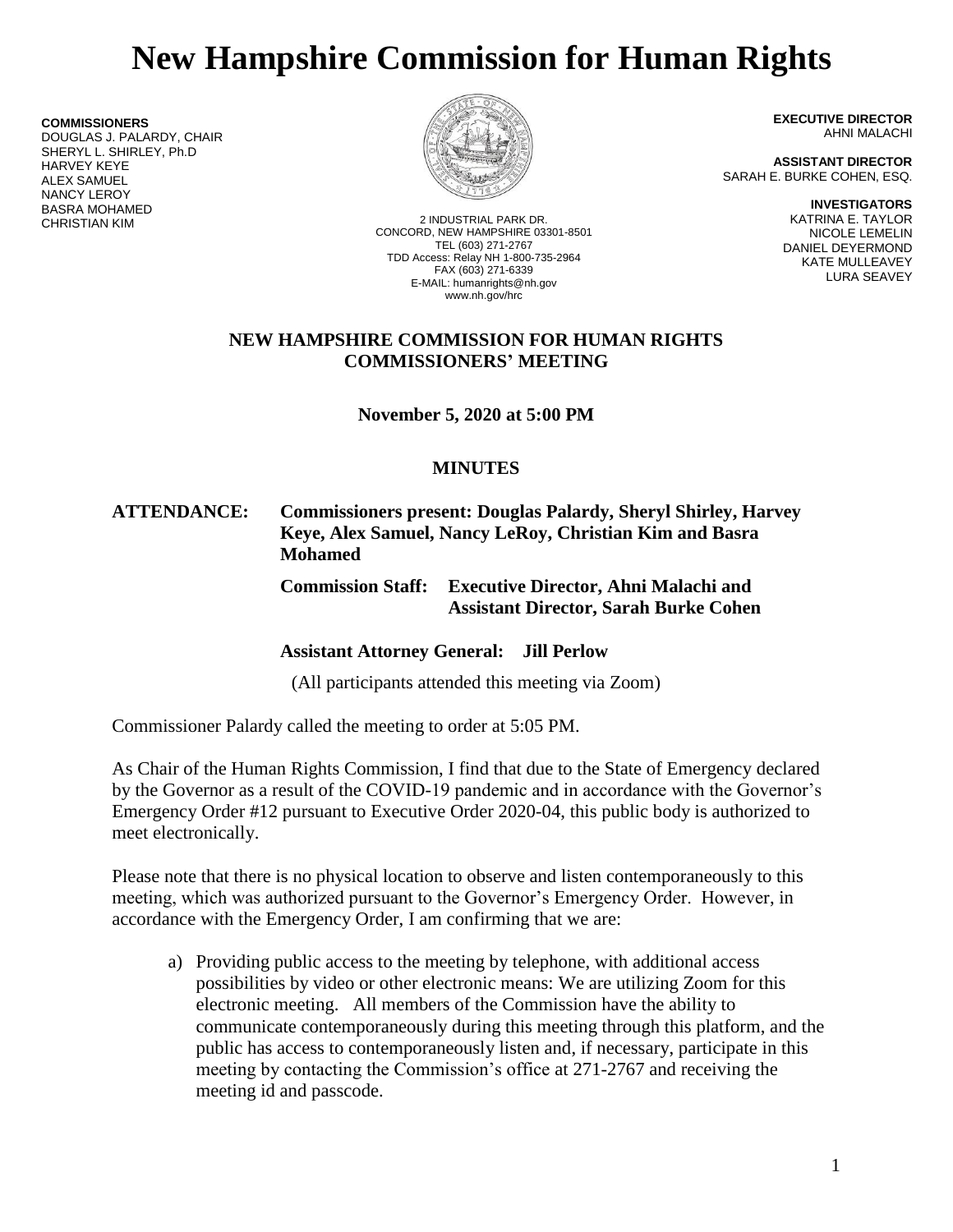b) Providing public notice of the necessary information for accessing the meeting:

We previously gave notice to the public of the necessary information for accessing the meeting, including how to access the meeting telephonically. Instructions have also been provided on the website of the Commission for Human Rights at <nh.gov/hrc>.

- c) Providing a mechanism for the public to alert the public body during the meeting if there are problems with access. If anybody has a problem, please call 271-2767 or email at: <humanrights@nh.gov>.
- d) Adjourning the meeting if the public is unable to access the meeting. In the event the public is unable to access the meeting, the meeting will be adjourned and rescheduled.

Please note that all votes that are taken during this meeting shall be done by roll call vote.

Let's start the meeting by taking a roll call attendance. When each member states their presence, please also state whether there is anyone in the room with you during this meeting, which is required under the Right-to-Know law."

> Commissioner Palardy: home, alone; Commissioner Shirley: home, alone; Commissioner LeRoy: home alone; Commissioner Samuel: home, alone; Commissioner Kim: home, alone; Commissioner Keye: home; alone; Commissioner Mohamed: home, alone

## **1. PUBLIC COMMENT**

Commissioner Palardy asked if anyone from the public was present and wished to make public comment. There was no response.

## **2. APPROVAL OF OCTOBER MEETING MINUTES**

Commissioner LeRoy moved and Commissioner Samuel seconded a motion to approve the October minutes. Roll call: Commissioner Palardy - yea; Commissioner Shirley – yea; Commissioner Keye – yea; Commissioner Samuel—yea; Commissioner LeRoy yea; Commissioner Kim—yea and Commissioner Mohamed – yea. The motion carried.

## **3. NON-PUBLIC SESSION**

Commissioner Palardy moved that pursuant to RSA 91-A:3, II (a), the Commission enter into non-public session to discuss personnel matters. Commissioner LeRoy seconded the motion. Upon a roll call vote, all were in favor: Commissioner Palardy - yea; Commissioner Shirley – yea; Commissioner Keye – yea; Commissioner Samuel—yea; Commissioner LeRoy - yea; Commissioner Kim—yea and Commissioner Mohamed – yea. The motion carried. The entered into non-public session at 5:15 PM.